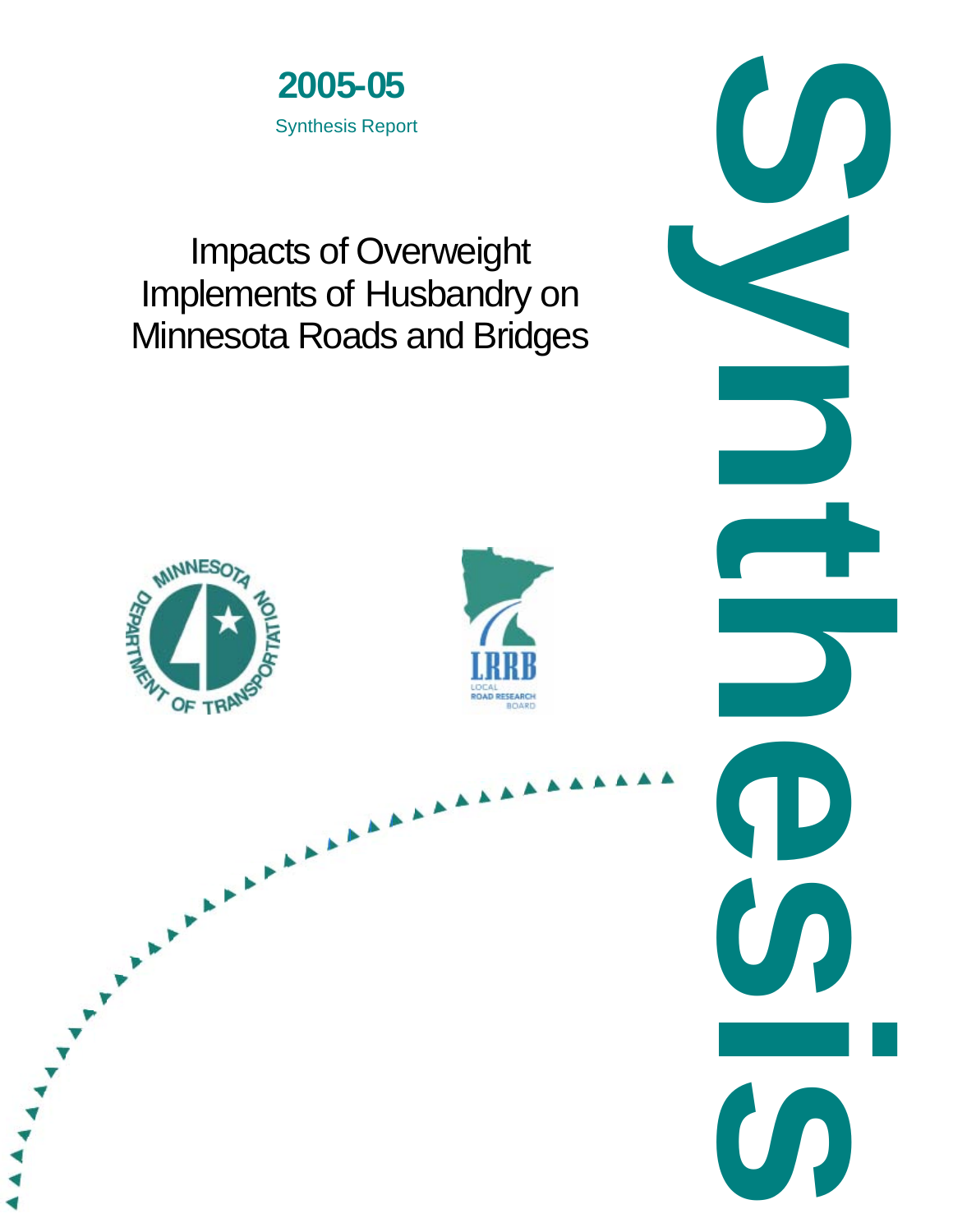# **Technical Report Documentation Page**

| 1. Report No.<br>MN/RC - 2005-05                                                                                                                                                                                                                                                                                                                                                                                                                                                                                                                                                                                                                                                                                                                                                                                                                                                                                                                                                                                                                                                                                                                                                                                                                                                                                                                                                                                                                                                                                                                                                                                                                                                                                                       | 2.                             | 3. Recipients Accession No.           |           |  |  |  |  |  |  |  |
|----------------------------------------------------------------------------------------------------------------------------------------------------------------------------------------------------------------------------------------------------------------------------------------------------------------------------------------------------------------------------------------------------------------------------------------------------------------------------------------------------------------------------------------------------------------------------------------------------------------------------------------------------------------------------------------------------------------------------------------------------------------------------------------------------------------------------------------------------------------------------------------------------------------------------------------------------------------------------------------------------------------------------------------------------------------------------------------------------------------------------------------------------------------------------------------------------------------------------------------------------------------------------------------------------------------------------------------------------------------------------------------------------------------------------------------------------------------------------------------------------------------------------------------------------------------------------------------------------------------------------------------------------------------------------------------------------------------------------------------|--------------------------------|---------------------------------------|-----------|--|--|--|--|--|--|--|
| 4. Title and Subtitle                                                                                                                                                                                                                                                                                                                                                                                                                                                                                                                                                                                                                                                                                                                                                                                                                                                                                                                                                                                                                                                                                                                                                                                                                                                                                                                                                                                                                                                                                                                                                                                                                                                                                                                  | 5. Report Date                 |                                       |           |  |  |  |  |  |  |  |
| <b>IMPACTS OF OVERWEIGHT IMPLEMENTS OF</b>                                                                                                                                                                                                                                                                                                                                                                                                                                                                                                                                                                                                                                                                                                                                                                                                                                                                                                                                                                                                                                                                                                                                                                                                                                                                                                                                                                                                                                                                                                                                                                                                                                                                                             | December 2004                  |                                       |           |  |  |  |  |  |  |  |
| HUSBANDRY ON MINNESOTA ROADS AND BRIDGES                                                                                                                                                                                                                                                                                                                                                                                                                                                                                                                                                                                                                                                                                                                                                                                                                                                                                                                                                                                                                                                                                                                                                                                                                                                                                                                                                                                                                                                                                                                                                                                                                                                                                               | 6.                             |                                       |           |  |  |  |  |  |  |  |
|                                                                                                                                                                                                                                                                                                                                                                                                                                                                                                                                                                                                                                                                                                                                                                                                                                                                                                                                                                                                                                                                                                                                                                                                                                                                                                                                                                                                                                                                                                                                                                                                                                                                                                                                        |                                |                                       |           |  |  |  |  |  |  |  |
| $7.$ Author(s)                                                                                                                                                                                                                                                                                                                                                                                                                                                                                                                                                                                                                                                                                                                                                                                                                                                                                                                                                                                                                                                                                                                                                                                                                                                                                                                                                                                                                                                                                                                                                                                                                                                                                                                         |                                | 8. Performing Organization Report No. |           |  |  |  |  |  |  |  |
| Brent M. Phares, Terry Wipf and Halil Ceylan                                                                                                                                                                                                                                                                                                                                                                                                                                                                                                                                                                                                                                                                                                                                                                                                                                                                                                                                                                                                                                                                                                                                                                                                                                                                                                                                                                                                                                                                                                                                                                                                                                                                                           |                                |                                       |           |  |  |  |  |  |  |  |
| 9. Performing Organization Name and Address                                                                                                                                                                                                                                                                                                                                                                                                                                                                                                                                                                                                                                                                                                                                                                                                                                                                                                                                                                                                                                                                                                                                                                                                                                                                                                                                                                                                                                                                                                                                                                                                                                                                                            | 10. Project/Task/Work Unit No. |                                       |           |  |  |  |  |  |  |  |
| Center for Transportation Research and Education (CTRE)                                                                                                                                                                                                                                                                                                                                                                                                                                                                                                                                                                                                                                                                                                                                                                                                                                                                                                                                                                                                                                                                                                                                                                                                                                                                                                                                                                                                                                                                                                                                                                                                                                                                                |                                |                                       |           |  |  |  |  |  |  |  |
| Iowa State University                                                                                                                                                                                                                                                                                                                                                                                                                                                                                                                                                                                                                                                                                                                                                                                                                                                                                                                                                                                                                                                                                                                                                                                                                                                                                                                                                                                                                                                                                                                                                                                                                                                                                                                  |                                | 11. Contract (C) or Grant (G) No.     |           |  |  |  |  |  |  |  |
| 2901 South Loop Drive, Suite 3100<br>Ames, IA 50010 - 8634                                                                                                                                                                                                                                                                                                                                                                                                                                                                                                                                                                                                                                                                                                                                                                                                                                                                                                                                                                                                                                                                                                                                                                                                                                                                                                                                                                                                                                                                                                                                                                                                                                                                             |                                | (c) 82617<br>$(wo)$ 6                 |           |  |  |  |  |  |  |  |
| 12. Sponsoring Organization Name and Address                                                                                                                                                                                                                                                                                                                                                                                                                                                                                                                                                                                                                                                                                                                                                                                                                                                                                                                                                                                                                                                                                                                                                                                                                                                                                                                                                                                                                                                                                                                                                                                                                                                                                           |                                | 13. Type of Report and Period Covered |           |  |  |  |  |  |  |  |
| Minnesota Department of Transportation                                                                                                                                                                                                                                                                                                                                                                                                                                                                                                                                                                                                                                                                                                                                                                                                                                                                                                                                                                                                                                                                                                                                                                                                                                                                                                                                                                                                                                                                                                                                                                                                                                                                                                 |                                | Synthesis Report 1999 - 2004          |           |  |  |  |  |  |  |  |
| <b>Research Services Section</b>                                                                                                                                                                                                                                                                                                                                                                                                                                                                                                                                                                                                                                                                                                                                                                                                                                                                                                                                                                                                                                                                                                                                                                                                                                                                                                                                                                                                                                                                                                                                                                                                                                                                                                       |                                |                                       |           |  |  |  |  |  |  |  |
| 395 John Ireland Boulevard Mail Stop 330                                                                                                                                                                                                                                                                                                                                                                                                                                                                                                                                                                                                                                                                                                                                                                                                                                                                                                                                                                                                                                                                                                                                                                                                                                                                                                                                                                                                                                                                                                                                                                                                                                                                                               |                                | 14. Sponsoring Agency Code            |           |  |  |  |  |  |  |  |
| St. Paul, Minnesota 55155                                                                                                                                                                                                                                                                                                                                                                                                                                                                                                                                                                                                                                                                                                                                                                                                                                                                                                                                                                                                                                                                                                                                                                                                                                                                                                                                                                                                                                                                                                                                                                                                                                                                                                              |                                |                                       |           |  |  |  |  |  |  |  |
| 15. Supplementary Notes                                                                                                                                                                                                                                                                                                                                                                                                                                                                                                                                                                                                                                                                                                                                                                                                                                                                                                                                                                                                                                                                                                                                                                                                                                                                                                                                                                                                                                                                                                                                                                                                                                                                                                                |                                |                                       |           |  |  |  |  |  |  |  |
| http://www.lrrb.org/PDF/200505.pdf                                                                                                                                                                                                                                                                                                                                                                                                                                                                                                                                                                                                                                                                                                                                                                                                                                                                                                                                                                                                                                                                                                                                                                                                                                                                                                                                                                                                                                                                                                                                                                                                                                                                                                     |                                |                                       |           |  |  |  |  |  |  |  |
| 16. Abstract (Limit: 200 words)<br>Over the past few decades, the national industry has seen the number of farms decrease with a simultaneous<br>increase in the average farm size. With larger farms and continuously improving farming techniques, the need<br>to increase production and efficiency has affected equipment carrying capacity and completely changed the<br>tools being used. During select seasons, it is common to have single-axle loads on secondary roads and bridges<br>that exceed normal load limits (typical examples are grain carts and manure wagons). Even though these load<br>levels occur only during a short period of time of the year (fall for grain carts and spring for manure wagons),<br>there is concern that they can do significant damage to pavements and bridges. Currently, the only limitation<br>placed upon farm implements is a metric based upon the load per unit width of tire. This metric does not<br>appear to be consistent with the metrics commonly used during design of infrastructure.<br>The objective of the work presented in this report was to perform a synthesis study related to the impacts of<br>heavy agriculture vehicles on Minnesota pavements and bridges and to identify those impacts. The synthesis<br>and associated analyses were completed using metrics that are consistent with engineering design and<br>evaluation concepts.<br>The conclusion of this study validates the years of close observation of highway and bridge engineers that the<br>heavy agricultural loads can cause potential problems in terms of both safety to the traveling public and added<br>costs to the maintenance of the local system of highway infrastructure. |                                |                                       |           |  |  |  |  |  |  |  |
| 17. Document Analysis/Descriptors                                                                                                                                                                                                                                                                                                                                                                                                                                                                                                                                                                                                                                                                                                                                                                                                                                                                                                                                                                                                                                                                                                                                                                                                                                                                                                                                                                                                                                                                                                                                                                                                                                                                                                      | 18. Availability Statement     |                                       |           |  |  |  |  |  |  |  |
| <b>Bridges</b>                                                                                                                                                                                                                                                                                                                                                                                                                                                                                                                                                                                                                                                                                                                                                                                                                                                                                                                                                                                                                                                                                                                                                                                                                                                                                                                                                                                                                                                                                                                                                                                                                                                                                                                         | Pavements                      | No restrictions. Document available   |           |  |  |  |  |  |  |  |
| Husbandry                                                                                                                                                                                                                                                                                                                                                                                                                                                                                                                                                                                                                                                                                                                                                                                                                                                                                                                                                                                                                                                                                                                                                                                                                                                                                                                                                                                                                                                                                                                                                                                                                                                                                                                              | Roads                          | from: National Technical Information  |           |  |  |  |  |  |  |  |
| Implements                                                                                                                                                                                                                                                                                                                                                                                                                                                                                                                                                                                                                                                                                                                                                                                                                                                                                                                                                                                                                                                                                                                                                                                                                                                                                                                                                                                                                                                                                                                                                                                                                                                                                                                             | synthesis                      | Services, Springfield, Virginia 22161 |           |  |  |  |  |  |  |  |
| 19. Security Class (this report)                                                                                                                                                                                                                                                                                                                                                                                                                                                                                                                                                                                                                                                                                                                                                                                                                                                                                                                                                                                                                                                                                                                                                                                                                                                                                                                                                                                                                                                                                                                                                                                                                                                                                                       | 20. Security Class (this page) | 21. No. of Pages                      | 22. Price |  |  |  |  |  |  |  |
| Unclassified                                                                                                                                                                                                                                                                                                                                                                                                                                                                                                                                                                                                                                                                                                                                                                                                                                                                                                                                                                                                                                                                                                                                                                                                                                                                                                                                                                                                                                                                                                                                                                                                                                                                                                                           | 10                             |                                       |           |  |  |  |  |  |  |  |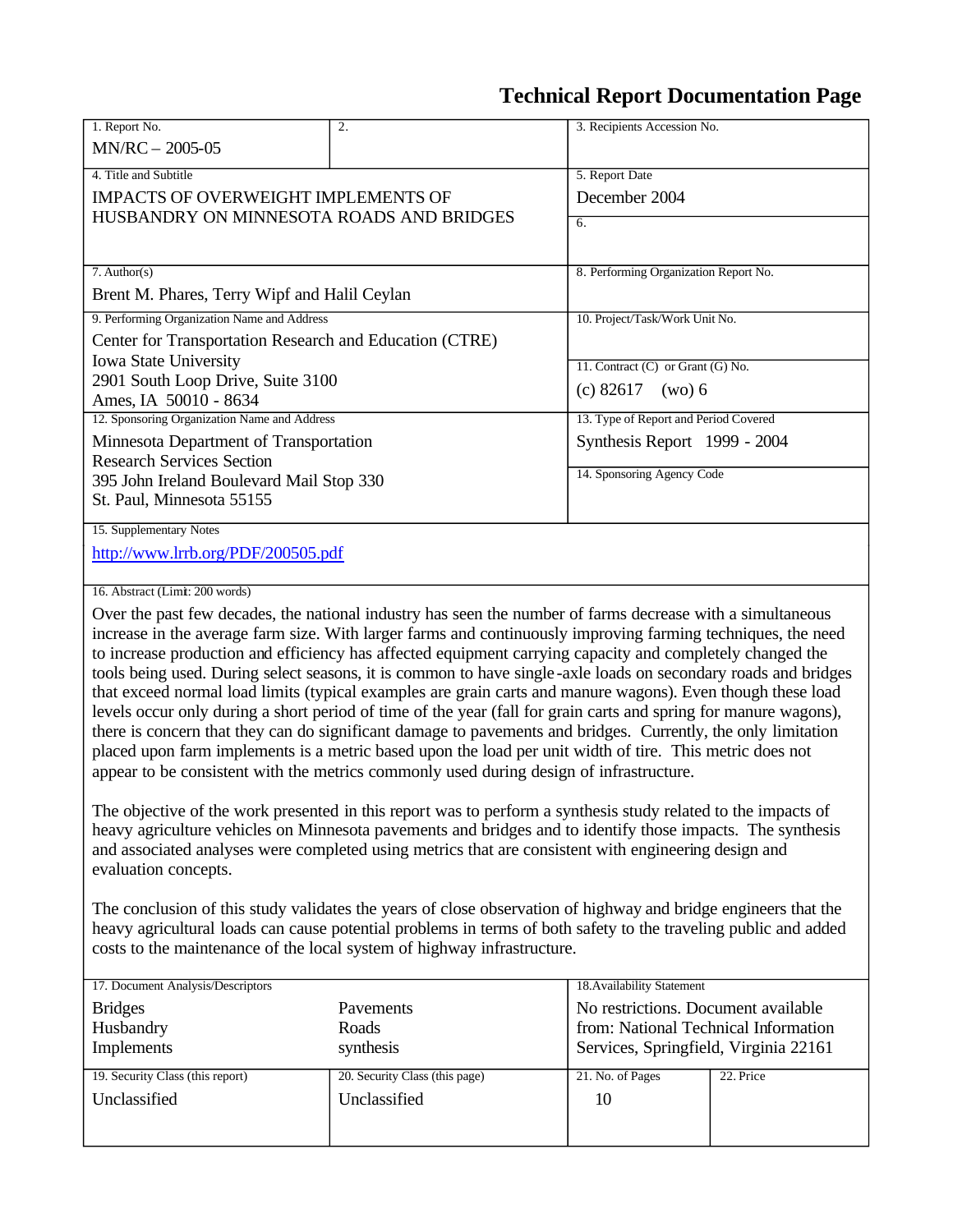### **Impacts of Overweight Implements of Husbandry on Minnesota Roads and Bridges**

## **Synthesis Report**

Prepared by:

Brent Phares Center for Transportation Research and Education Iowa State University

Terry Wipf Halil Ceylan Department of Civil, Construction and Environmental Engineering Iowa State University

### **December 2004**

Published by:

Minnesota Department of Transportation Research Services Section 395 John Ireland Boulevard, MS 330 St. Paul, Minnesota 55155-1899

This report represents the results of research conducted by the authors and does not necessarily represent the views or policies of the Minnesota Department of Transportation. This report does not contain a standard or specified technique.

The authors and the Minnesota Department of Transportation do not endorse products or manufacturers. Trade or manufacturers' names appear herein solely because they are considered essential to this report.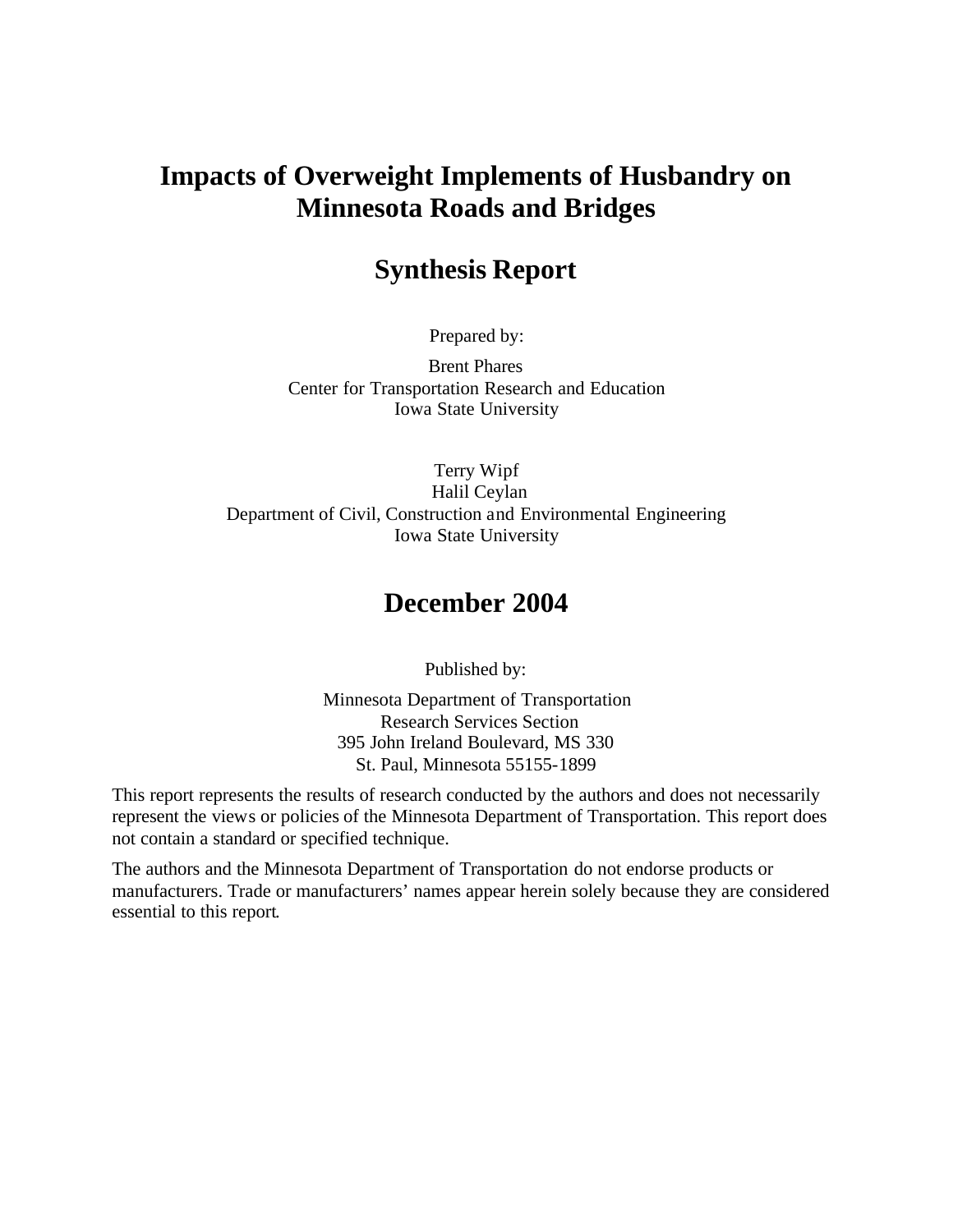#### **Introduction**

Farming is a large and important industry in the United States. Over the past few decades, the national industry has seen the number of farms decrease with a simultaneous increase in the average farm size. This is a common trend across the Midwest. With larger farms and continuously improving farming techniques, the need to increase production and efficiency has affected equipment carrying capacity and completely changed the tools being used. Most notably, larger and heavier agriculture equipment is being operated both off and on public highways and local roads. During select seasons, it is common to have single-axle loads on secondary roads and bridges that exceed normal load limits (typical examples are grain carts and manure wagons). Even though these load levels occur only during a short period of time during the year (fall for grain carts and spring for manure wagons), there is concern that they can do significant damage to pavements and bridges.

Minnesota Law (MS 169.801) exempts Implements of Husbandry from any and all road and bridge postings. The Law further exempts their operators from any and all criminal and civil liabilities for damages resulting from a passing implement. With the changing of farm practices, implements have continually grown in size and now have axle and gross weights that can significantly exceed the weights of the largest design and legal trucks. As a result of excessive axle loads and dimensions, road and bridge damage is occurring, and there is concern that damage could likely be magnified in the future.

Currently, Minnesota legal truck weights are limited by maximum axle weights, gross vehicle weights, and a maximum tire load, which cannot exceed 500 lbs per inch of tire width. However, implements of husbandry are only limited to the 500 lbs per inch of tire width with no axle or gross vehicle weight restrictions. Practically, this means that these implements can carry the same load as a three- to six-axle truck on only one or two axles (Rholl, 2004). It is worth noting that a load per unit of tire width is not a common metric used by engineers either during design or during evaluation of roadways or bridges and, as such, does not adequately predict the potential for damage. Growing concerns about the impact of heavy husbandry implements on pavements has resulted in research endeavors in Minnesota, South Dakota, and Iowa, where improved farming activity is occurring.

The objective of the work presented herein was to perform a synthesis study related to the impacts of heavy agriculture vehicles on Minnesota pavements and bridges and to identify those impacts. The scope, methods and results of the study are presented below.

#### **Study Scope and Methods**

To complete the synthesis, the research team thoroughly reviewed all of the documents provided by the Minnesota Department of Transportation (Mn/DOT) Research Services Section. Initially, the documents were reviewed with two primary goals. The first goal was to complete an impartial, scientific review of the procedures followed and assumptions made by the respective authors. The second goal was to collect quantifiable information for specific performance-based metrics relating implement weight and pavement/bridge damage/deterioration. As will be discussed later in greater detail, the synthesized literature revealed that a significant body of knowledge exists that relates implement weight to measured stresses and other pavement performance measures. These types of measured data are useful, meaningful, and scientifically applicable indicators as they represent actual responses under actual conditions. Unfortunately,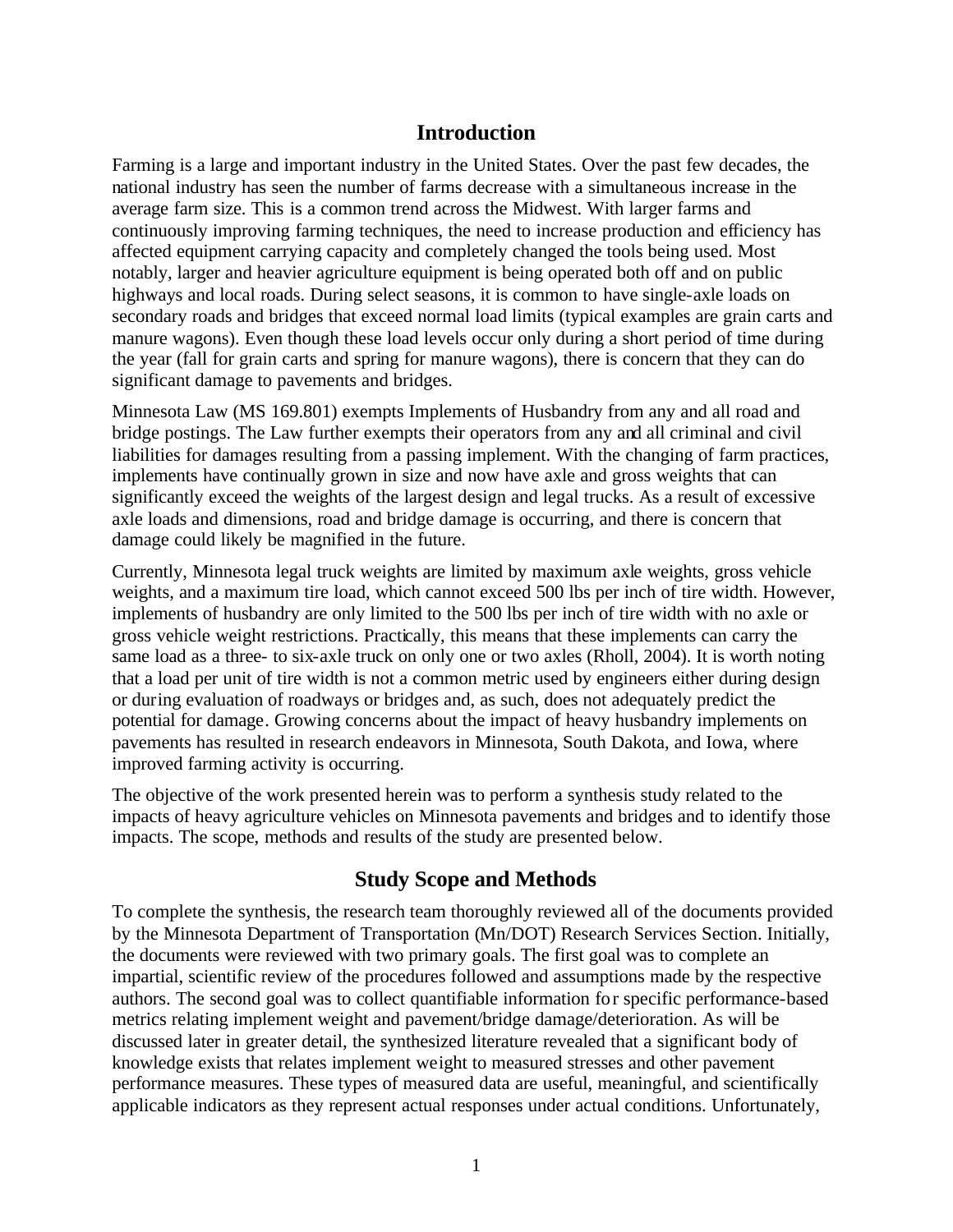the same type/level of information did not exist for relating implement weight to bridge damage/deterioration. As a result, the research team made comparisons based on traditional design principles. Fortunately using design-based metrics allows for quantification of behaviors following procedures and measures that have been established to ensure the level of safety and/or performance required by the traveling public for transportation infrastructure. As such, using a design-based approach is, as with measured data, a viable approach.

#### **Influence of Implements of Husbandry Weight on Pavements**

The synthesis of the subject documents showed that there is a significant body of quantitative information validating the detrimental effects of heavy agricultural loads on local roads. Generally, implements of husbandry can be characterized as being "heavy", having "large" transverse tire spacing(s), and being "slow" moving. All three of these characteristics have considerable adverse effects on the performance of roadway pavements.

County engineers widely believe that husbandry implements have a significant contribution to the degradation of roads (Oman 2001). Degradation of pavements has been specifically linked by numerous researchers to three common attributes of implements of husbandry: exceeding the 20,000 lb single-axle weight limit; having wide transverse tire spacing(s), which places heavy loads on pavement edges which can become critically stressed (this phenomenon can decrease the design life of rigid pavements by up to twenty times); and moving slowly, which increases the load duration, exacerbating rutting (permanent deformations) in flexible pavements (Oman 2001). Commonly identified pavement distress associated with overweight implements of husbandry can be characterized as fatigue cracking (various types) and rutting (permanent deformations). With respect to rigid pavements, damage manifests itself as transverse and/or longitudinal cracking, corner breaking, and cracking on the wheel paths. Flexible pavements and granular/unbound roads are typically most susceptible to rutting. In all cases, cracking and rutting increases pavement roughness which leads to poor pavement performance and accelerates the reduction in pavement life. Repeated heavy agricultural loads on rigid pavements have also been found to deteriorate pavement joint performance and cause faulting (elevation difference between the adjacent slabs), which also increases pavement roughness.

It is typically believed that wider balloon tires used on heavy agricultural implements cause less compaction of soil in agricultural fields. This is generally true because the balloon tires have a larger contact surface with the soil and therefore, induce lower stresses in the soil supporting the wheel load. The contention that the balloon tires create less damage than more typical tires on pavement is also generally valid except for the fact that balloon tires typically load the pavement closer to the edge than normal tires. The significant difference in the two conditions is that the supporting soil in agricultural fields is a continuous supporting system whereas, near the edge of the pavement a discontinuity in support is created. The increased stresses near the edge accelerate the deterioration in that area. This process continues by deteriorating the pavement from the edge inward once the original pavement edge is lost. Figure 1 shows a typical example of this type of deterioration.

A study completed by Iowa State University (Fanous 1999) that included both an analytical investigation and the collection of experimental field data showed that a single-axle, single-tire grain cart or liquid manure tank (honey wagons) with an axle load of 24,000 lbs has the same effect on an 8 in. thick rigid pave ment as that caused by a 20,000 lb, single-axle, dual-tire semitrailer. The comparison was based on the amount of bending stresses caused by each vehicle.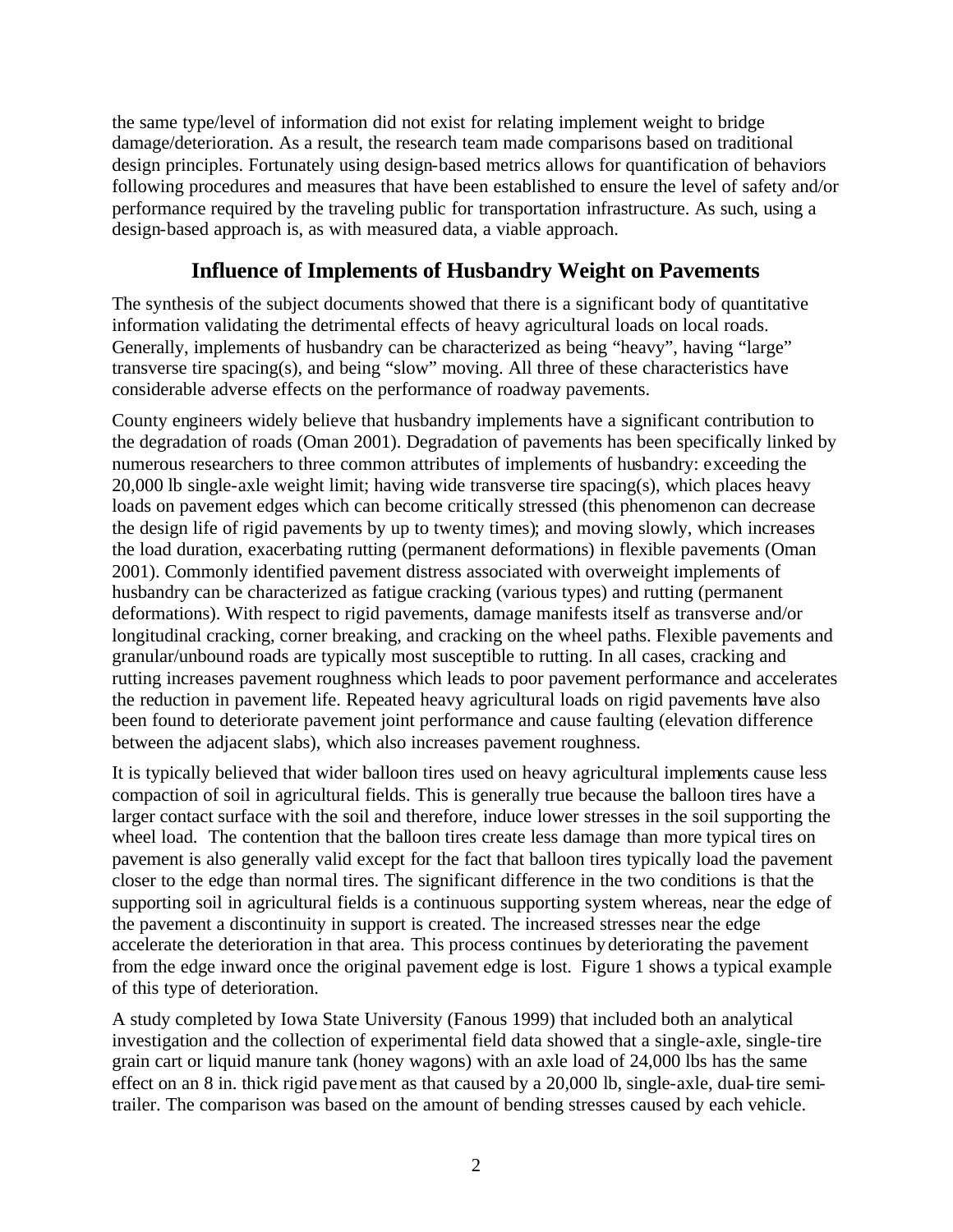Tests on flexible pavements indicated that springtime stresses are much higher than stresses induced in the fall and summer due to thawing of the subgrade soils in the spring. The final report from that study (Fanous 2000) also indicated that tracked vehicles induced lower stress values in both rigid and flexible pavements. This reduced impact was attributed to the larger track-pavement contact area.



a. Overall pavement damage resulting from edge loading



b. Close-up view of pavement damage resulting from edge loading. Figure 1. Photographs of pavement damage.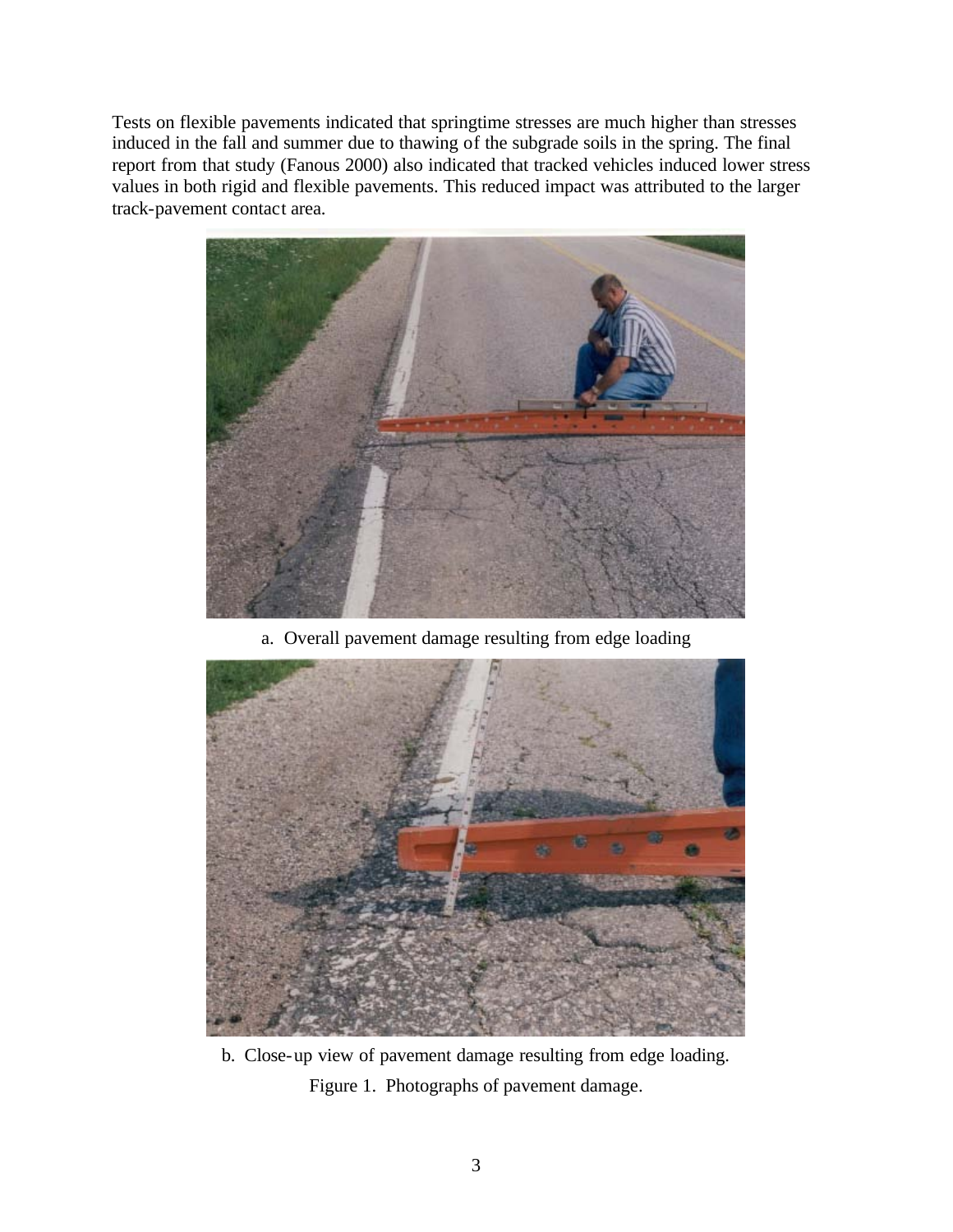A study conducted in South Dakota (Sebaaly 2002), aiming to document the impact of various agricultural equipment on pavements, examined the impact of heavy loadings as compared to the 18,000 lb single-axle truck by instrumenting and monitoring both thick and thin pavement sections. The study collected data from pressure cells, surface deflection gages, and strain sensors. The specific vehicles investigated in this work were the Terragator 8013 (a single-tire on the steering axle and dual-tire on the drive axle), the Terragator 8144 (two tires on both the steering and drive axles), a grain cart (a single two-tire axle pulled by a tractor), and a tracked tractor (tracks on both the steering and the drive axle). Pavements are designed to maintain a specified serviceability and performance level under an estimated number of load repetitions over the design life. Different types of traffic are converted, based on the relative amount of damage/deterioration induced, to a reference single-axle load (18,000 lb)—this is commonly referred to as the Equivalent Single Axle Loading (ESAL). Load Eq uivalency Factors (LEF) are used to calculate the relative damage caused by different axle configurations based on measured or predicted strain or deformation metrics. In the study by Sebally (2002), the LEFs for fatigue cracking were calculated as the ratio of the tensile strain for a specific implement to the tensile strain from the 18,000 lb single-axle truck raised to the 5th power. Similarly, LEFs for rutting damage were based on the number of passes required to induce 0.5 in. of permanent deformation. Using this procedure, in combination with field measured strains and deformations where possible, it was found that, when empty, the tracked tractor and the Terragators were equally or less damaging than the 18,000 lb single-axle truck. However, the husbandry vehicles were found to be more damaging when they were loaded. In the same study, a theoretical model was used to compare the long-term effect of a variety of husbandry vehicles with the typical 18,000 lb singleaxle truck. On a flexible pavement with 3 to 7 in. of hot mix asphalt, one pass of the loaded Terragator or one pass of the 60% overloaded grain cart was found to be equivalent to one to twenty trips of the 18,000 lb single-axle truck in terms of the amount of pavement life consumed by each pass. The results were even more pronounced on flexible pavements with thin asphalt layers (1.5 in. or less) over a 6 to 12 in. thick coarse aggregate base. Sebaaly (2002) reported that one trip of an empty Terragator was equivalent to 51-150 trips of the 18,000 lb single-axle truck. This means that if a pavement section is designed for 20 years of service with certain ride quality (serviceability), at the end of the design life, one trip of an empty Terragator consumes the planned design life 51-150 times faster than a standard 18,000 lb single-axle truck. Similarly, one trip of a loaded Terragator was 230-605 times, a legally loaded grain cart was 77-240 times, and an overloaded grain cart was 264-799 more damaging than the 18,000 lb single-axle truck.

#### **Influence of Implements of Husbandry Weight on Bridges**

The documents reviewed as part of this synthesis contained little quantifiable information relating the impacts of implements of husbandry on the structural performance of bridges. In fact, only two of the documents contained any relevant information. Although insightful, the information given in these two documents did not provide quantitative information that specifically related the influence of the weight of implements to bridge damage/deterioration. What the two documents did provide was a useful summary of the types of bridge failures that have been observed—in the laboratory in one case and in the field in the other—under "large" loads. The following two paragraphs briefly synthesize the applicable portions of the two pieces of literature.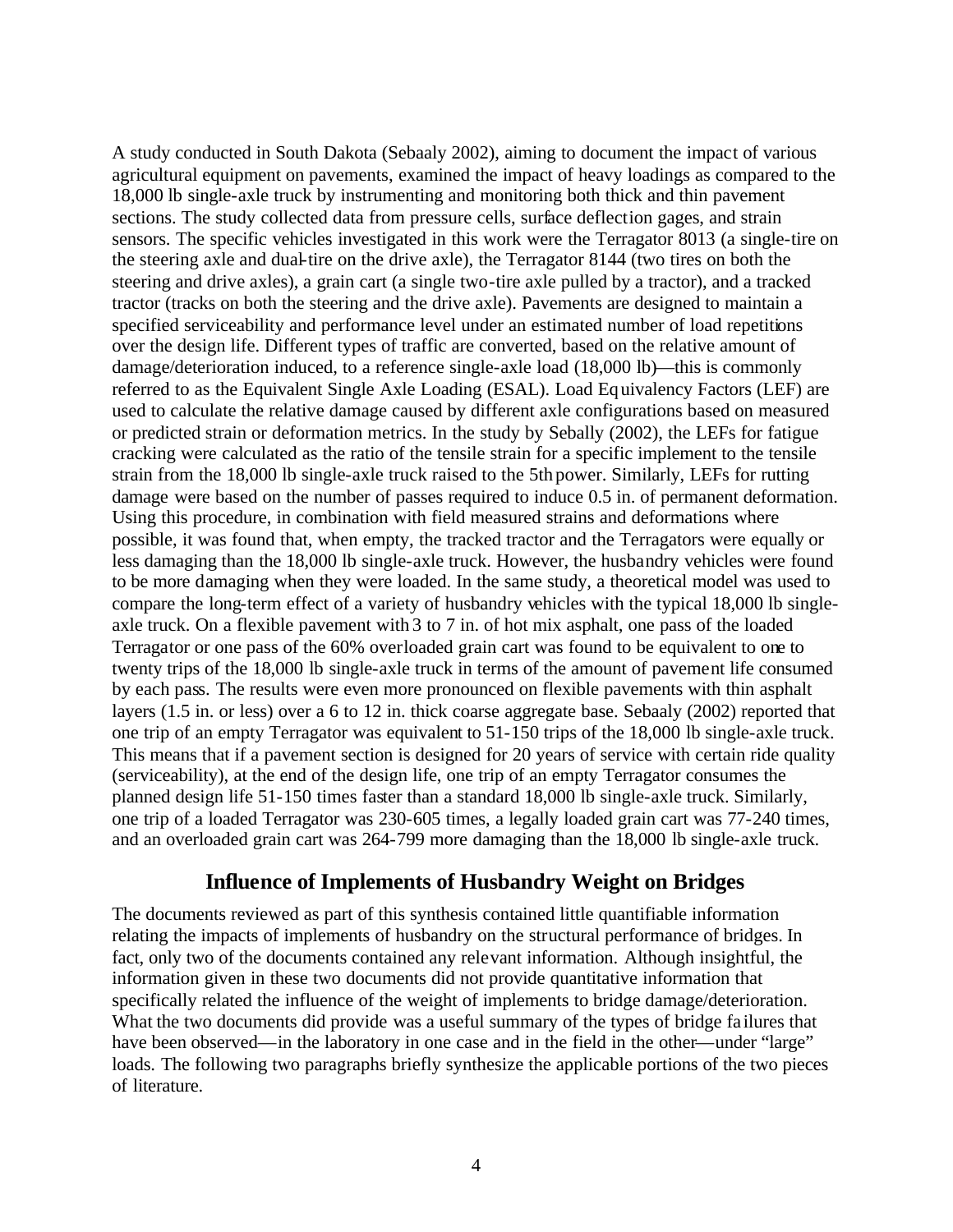In the work by Wood and Wipf (1999), the authors describe the procedures and results from testing four timber bridges in the Iowa State University Structural Engineering Laboratory. The four bridges were constructed from nominal 4 in. by 12 in. timber stringers removed from an existing bridge. Other bridge components, including nominal 3 in. by 12 in. deck planks, sill plates, and blocking, were fabricated from new timber. Loading of the 16 ft span bridges was applied at midspan through a 30 in. by 20 in. footprint (simulating a tire from a grain cart). Based on all four test results, which are briefly described in Table 1, the authors indicate that "…there appears to be good load sharing between the stringers" and "…bridge failures could all be characterized as sudden and were due to flexural failure of the bridge stringers."

| <b>Bridge</b>                                        | Number of        | Failure Load | <b>Failure Mode</b>                               |
|------------------------------------------------------|------------------|--------------|---------------------------------------------------|
|                                                      | <b>Stringers</b> | (lb)         |                                                   |
|                                                      |                  | 42,200       | Bending – Sudden failure with load redistribution |
|                                                      |                  | $40,100^e$   | Bending – Horizontal cracking of single member    |
|                                                      |                  | 27,200       | Bending – Sudden failure initiated at a knot      |
|                                                      |                  | 36,300       | Bending – Major flexural and horizontal cracking  |
| $e_{\alpha\alpha\downarrow\sigma\alpha\sigma\alpha}$ |                  |              |                                                   |

Table 1. Summary of laboratory test results from Wood and Wipf (1999)

estimated

An article by Rholl (2004), appearing in the September 2004 issue of Minnesota Counties, summarized several aspects of maintaining Minnesota's secondary road system. Although not specifically about relating bridge damage/deterioration and the passage of implements of husbandry, the author recounts one incident in which he "...visited a bridge site where a loaded implement had punched through the deck of the bridge." Further investigation by Rholl revealed that the implement was, in fact, legal under Minnesota's Implements of Husbandry Law. Although not addressed in detail in the article, Rholl indicated that the implement user was not liable for the damage and indicated that the "…user felt it was the County's fault for not building strong enough bridges."

Neither of the above describes, in sufficient detail, specific metrics that can be used to relate implements of husbandry to damage to families or the entire population of bridges. They do, however, illustrate two observed failure modes: bending and punching. Building on this information, two procedures were developed to relate two common bridge design conditions (bending and punching shear) to those that could be experienced under real-world implements of husbandry. The following paragraphs describe this in greater detail.

To inve stigate the influence of various types of implements of husbandry, the research team, working with the project oversight committee, first collected information on typical implements currently being used. To limit the scope, only two specific types of implements were investigated: grain carts and manure tanks. Data (e.g., gross weight, axle spacing, number of tires per axle, tire pressure, and loaded tongue weight) on implements from various manufacturers were collected. In addition, various tow vehicles were also identified and checked for their capability to tow the identified implements. In all, four grain carts and six manure haulers were identified. Herein, these will be referred to in generic terms, related to the number of axles, so as to not identify the specific implements. Additionally, to minimize variables between the various implements, the analyses described herein were completed assuming that a single four-wheeldrive tractor pulled each of the implements.

The bridge failure mode observed by Wood and Wipf (1999) was consistently bending in nature. Bending failures, like the ones they observed, are caused by failure of the primary members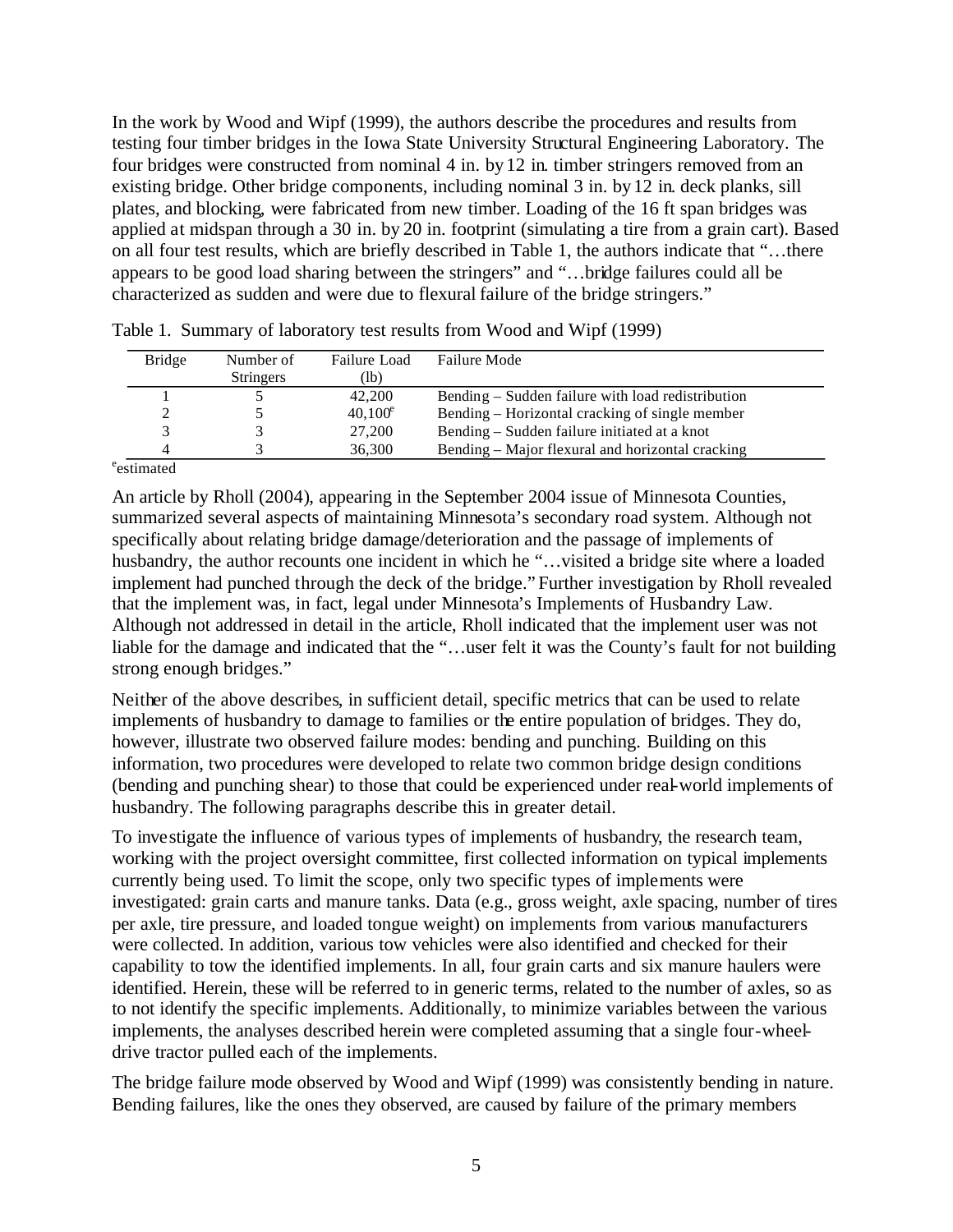under flexural loads. In design, flexural capacity is one of the primary design considerations. Thus, the maximum bending forces induced from the standard design truck were computed for single-span bridges with span length ranging from 20 ft to 140 ft. Similarly, the maximum bending forces from the identified implements of husbandry were also computed. Table 2 summarizes the results of these analyses where the ratio of the implement bending forces to the HS20 design vehicle (representative of a loaded semi-tractor trailer) bending force is shown as a percentage. It should be pointed out that for this analysis, dyna mic effects were ignored, lateral load distribution characteristics for the design truck and the implements were assumed to be the same, and no allowance for multiple lane effects was made for either type of loading. Because a significant number of Minnesota's bridges were designed using the older H20 design vehicle (a smaller box-style truck), Table 3 summarizes the ratio of the implement bending force to the H20 design vehicle. Similarly, Table 4 summarizes similar comparisons made for the vehicle commonly referred to as the "NAFTA truck" that is similar to 98,000 lb timber hauler's truck recently permitted by law. As can be seen from these data, the implements investigated typically had higher resulting bending forces than the design vehicles and the "NAFTA truck". This would indicate that these implements are imposing forces greater than those considered in design and would be indicative of an increased likelihood of damage /failure, like the examples shown in Figure 2, being induced.

| Span, | Grain Cart Implement |           |        |        | Manure Tank Implement |           |           |           |           |           |
|-------|----------------------|-----------|--------|--------|-----------------------|-----------|-----------|-----------|-----------|-----------|
| ft    | Single               | Single    | Tandem | Tridem | Tandem                | Tandem    | Tandem    | Tandem    | Tridem    | Tridem    |
|       | Axle $#1$            | Axle $#2$ | Axle   | Axle   | Axle $#1$             | Axle $#2$ | Axle $#3$ | Axle $#4$ | Axle $#1$ | Axle $#2$ |
| 20    | 215%                 | 229%      | 191%   | 183%   | 136%                  | 93%       | 168%      | 144%      | 152%      | 155%      |
| 40    | 159%                 | 163%      | 163%   | 180%   | 109%                  | 74%       | 139%      | 123%      | 137%      | 144%      |
| 60    | 153%                 | 145%      | 154%   | 171%   | 100%                  | 73%       | 128%      | 122%      | 125%      | 141%      |
| 80    | 156%                 | 147%      | 160%   | 177%   | 105%                  | 80%       | 132%      | 126%      | 128%      | 147%      |
| 100   | 158%                 | 149%      | 163%   | 182%   | 109%                  | 85%       | 136%      | 129%      | 134%      | 151%      |
| 120   | 159%                 | 151%      | 166%   | 185%   | 112%                  | 88%       | 139%      | 130%      | 138%      | 153%      |
| 140   | 160%                 | 152%      | 167%   | 187%   | 115%                  | 90%       | 141%      | 131%      | 140%      | 154%      |

Table 2. Ratio of implement bending moment to design vehicle (HS20) bending moment

Table 3. Ratio of implement bending moment to design vehicle (H20) bending moment

| Span, | Grain Cart Implement |           |        |        | Manure Tank Implement |           |           |           |           |           |
|-------|----------------------|-----------|--------|--------|-----------------------|-----------|-----------|-----------|-----------|-----------|
| ft    | Single               | Single    | Tandem | Tridem | Tandem                | Tandem    | Tandem    | Tandem    | Tridem    | Tridem    |
|       | Axle $#1$            | Axle $#2$ | Axle   | Axle   | Axle $#1$             | Axle $#2$ | Axle $#3$ | Axle $#4$ | Axle $#1$ | Axle $#2$ |
| 20    | 215%                 | 229%      | 191%   | 183%   | 136%                  | 93%       | 168%      | 144%      | 152%      | 155%      |
| 40    | 207%                 | 212%      | 212%   | 234%   | 141%                  | 96%       | 181%      | 161%      | 178%      | 187%      |
| 60    | 226%                 | 214%      | 228%   | 254%   | 147%                  | 107%      | 190%      | 180%      | 184%      | 209%      |
| 80    | 244%                 | 230%      | 249%   | 276%   | 164%                  | 126%      | 207%      | 197%      | 200%      | 230%      |
| 100   | 254%                 | 241%      | 263%   | 293%   | 176%                  | 137%      | 220%      | 208%      | 216%      | 243%      |
| 120   | 262%                 | 248%      | 272%   | 304%   | 185%                  | 145%      | 229%      | 215%      | 227%      | 251%      |
| 140   | 267%                 | 254%      | 279%   | 312%   | 191%                  | 150%      | 235%      | 219%      | 234%      | 257%      |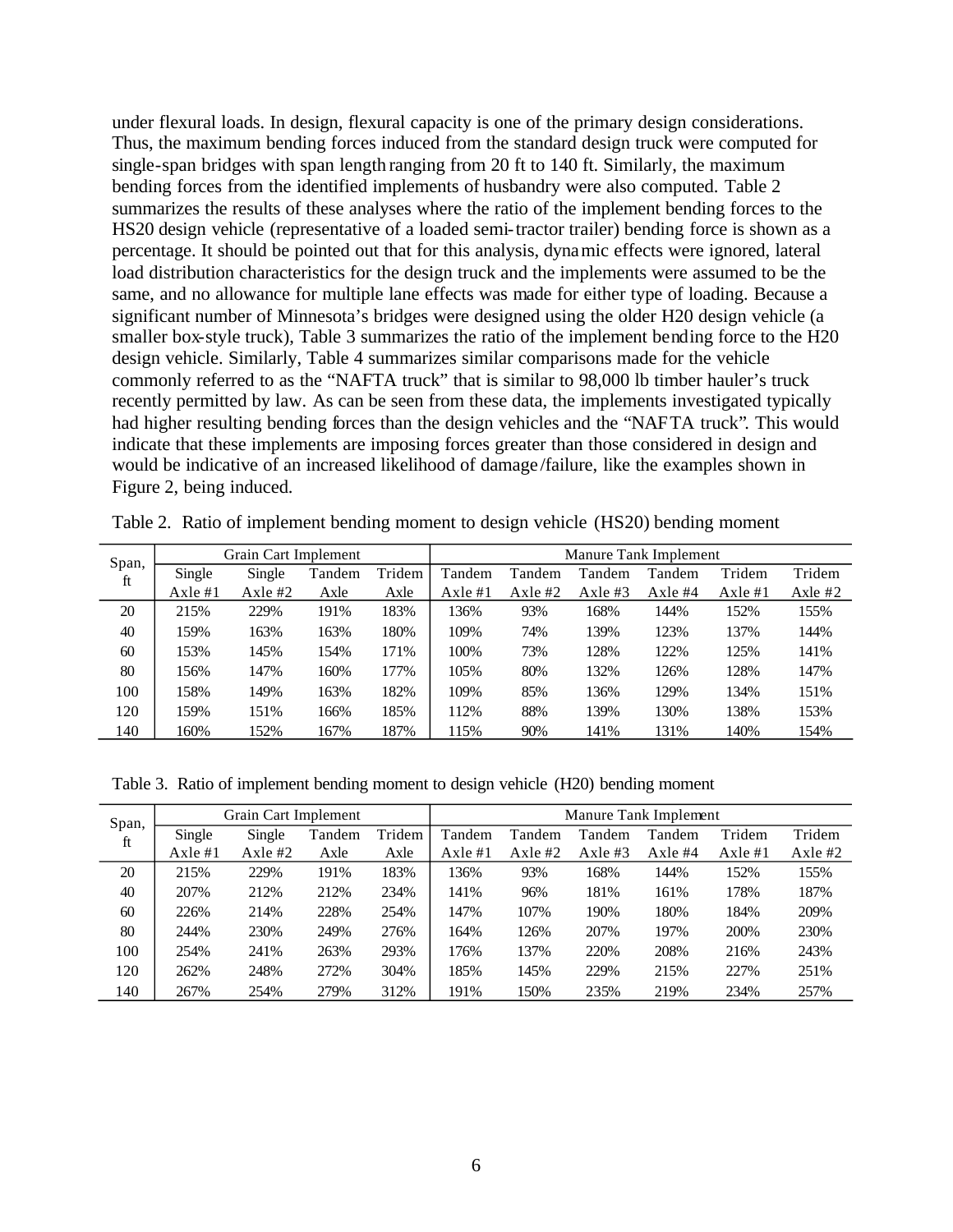| Span,<br>ft | Grain Cart Implement |           |        |        | Manure Tank Implement |           |           |           |           |           |  |
|-------------|----------------------|-----------|--------|--------|-----------------------|-----------|-----------|-----------|-----------|-----------|--|
|             | Single               | Single    | Tandem | Tridem | Tandem                | Tandem    | Tandem    | Tandem    | Tridem    | Tridem    |  |
|             | Axle $#1$            | Axle $#2$ | Axle   | Axle   | Axle $#1$             | Axle $#2$ | Axle $#3$ | Axle $#4$ | Axle $#1$ | Axle $#2$ |  |
| 20          | 192%                 | 206%      | 171%   | 164%   | 122%                  | 83%       | 150%      | 129%      | 137%      | 139%      |  |
| 40          | 165%                 | 169%      | 169%   | 186%   | 113%                  | 76%       | 145%      | 128%      | 142%      | 149%      |  |
| 60          | 179%                 | 170%      | 181%   | 201%   | 117%                  | 85%       | 150%      | 142%      | 146%      | 165%      |  |
| 80          | 170%                 | 160%      | 174%   | 193%   | 114%                  | 88%       | 144%      | 138%      | 140%      | 160%      |  |
| 100         | 156%                 | 148%      | 161%   | 180%   | 108%                  | 84%       | 135%      | 127%      | 132%      | 149%      |  |
| 120         | 148%                 | 141%      | 154%   | 173%   | 105%                  | 82%       | 130%      | 122%      | 129%      | 143%      |  |
| 140         | 144%                 | 137%      | 150%   | 168%   | 103%                  | 81%       | 127%      | 118%      | 126%      | 138%      |  |

Table 4. Ratio of implement bending moment to NAFTA truck bending moment



a. Bridge Number 1



b. Bridge Number 2 Figure 2. Photographs of examples of bridges that have collapsed under farm implements.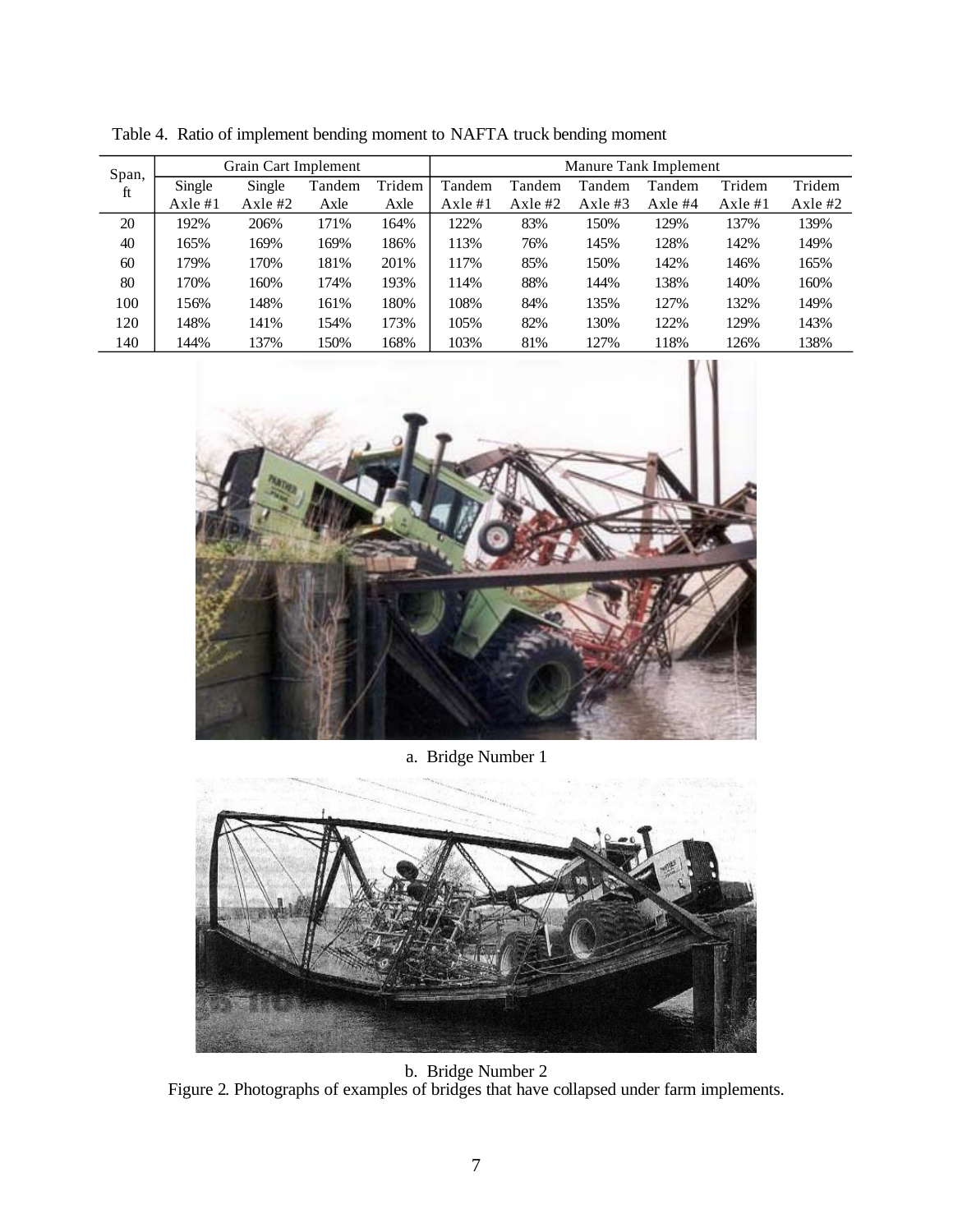In the article by Rholl (2004), a failure mode that could be classified as a punching failure was observed (see above). To investigate the types of punching shear stresses that implements of husbandry and design vehicles induce in bridge decks, a metric was developed. This metric assumes that the entire load from an individual vehicle tire is resisted by forces distributed across a surface through the deck that has a perimeter equal to the size of the tire patch. Using this assumption, one can calculate the load per unit perimeter for each implement and the design vehicle. The results of these analyses are shown for all vehicles (design vehicle plus grain carts and manure tanks) in Figure 3. In this instance, it is clear that a small number of implements exceed the punching shear condition resulting from the design vehicle.



Figure 3. Bridge deck punching condition; design vehicles, grain carts, and manure tank implements.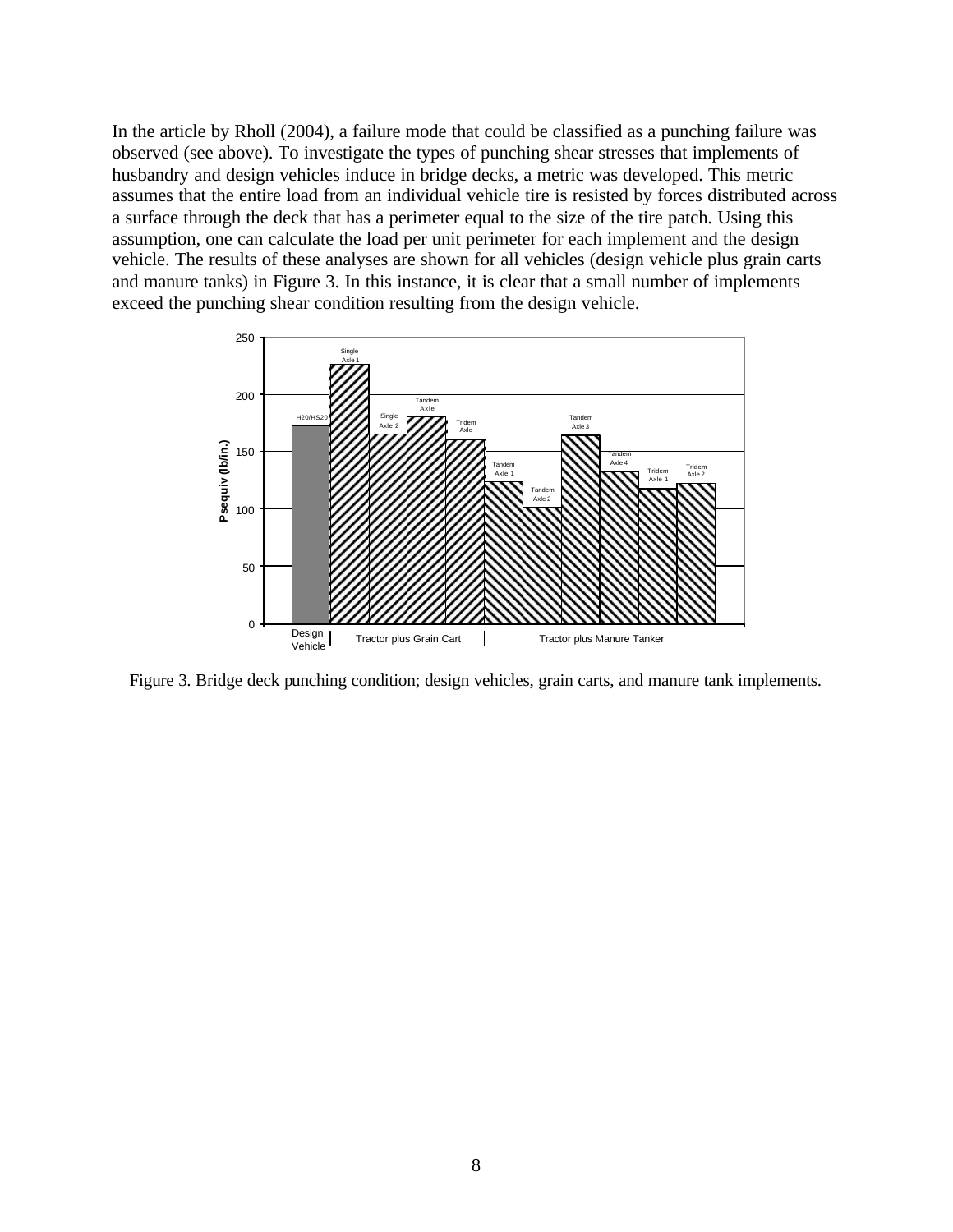#### **Concluding Remarks**

The technical literature that was synthesized and evaluated suggests that heavy agricultural vehicles cause detrimental impacts to Minnesota pavements and bridges. This technical literature, that included information from Minnesota and other Midwestern states, was supplemented with quantitative data as part of this study.

The performance characteristics of both rigid and flexible pavements are adversely affected by overweight implements of husbandry. Several studies with various agricultural vehicles showed that pavement life, in terms of the serviceability level of the pavement, rapidly decreases due to deterioration of the pavement which is manifested as cracking and rutting (permanent deformations). These findings are based on using field-measured metrics that are commonly used to determine damage levels relative to the design condition. This approach showed that implements can introduce damage levels of several hundred times that of the design condition. In addition to the heavy weight of the agricultural vehicles, their wide wheel spacing and slow moving characteristics further exacerbate the damage occurring to roadway systems.

Two structural performance measures were identified in the study for evaluating the impact of agricultural vehicles on bridges: bending and punching. Structural metrics were quantified for a variety of agricultural vehicles, and these values were compared with the design vehicle that is specified for the safe and serviceable design of bridges. The majority of the agricultural vehicles investigated create more extreme structural performance conditions on bridges than do the design vehicles when considering bending behavior. Only several of the agricultural vehicles exceeded design vehicle structural performance conditions based on punching.

The conclusion of this study validates the years of close observation of highway and bridge engineers that these heavy loads can cause potential problems in terms of both safety to the traveling public and added costs to the maintenance of the local system of highway infrastruc ture. It appears that the metric currently used to limit the weight of farm implements is not sufficient at predicting the potential for inducing damage to infrastructure.